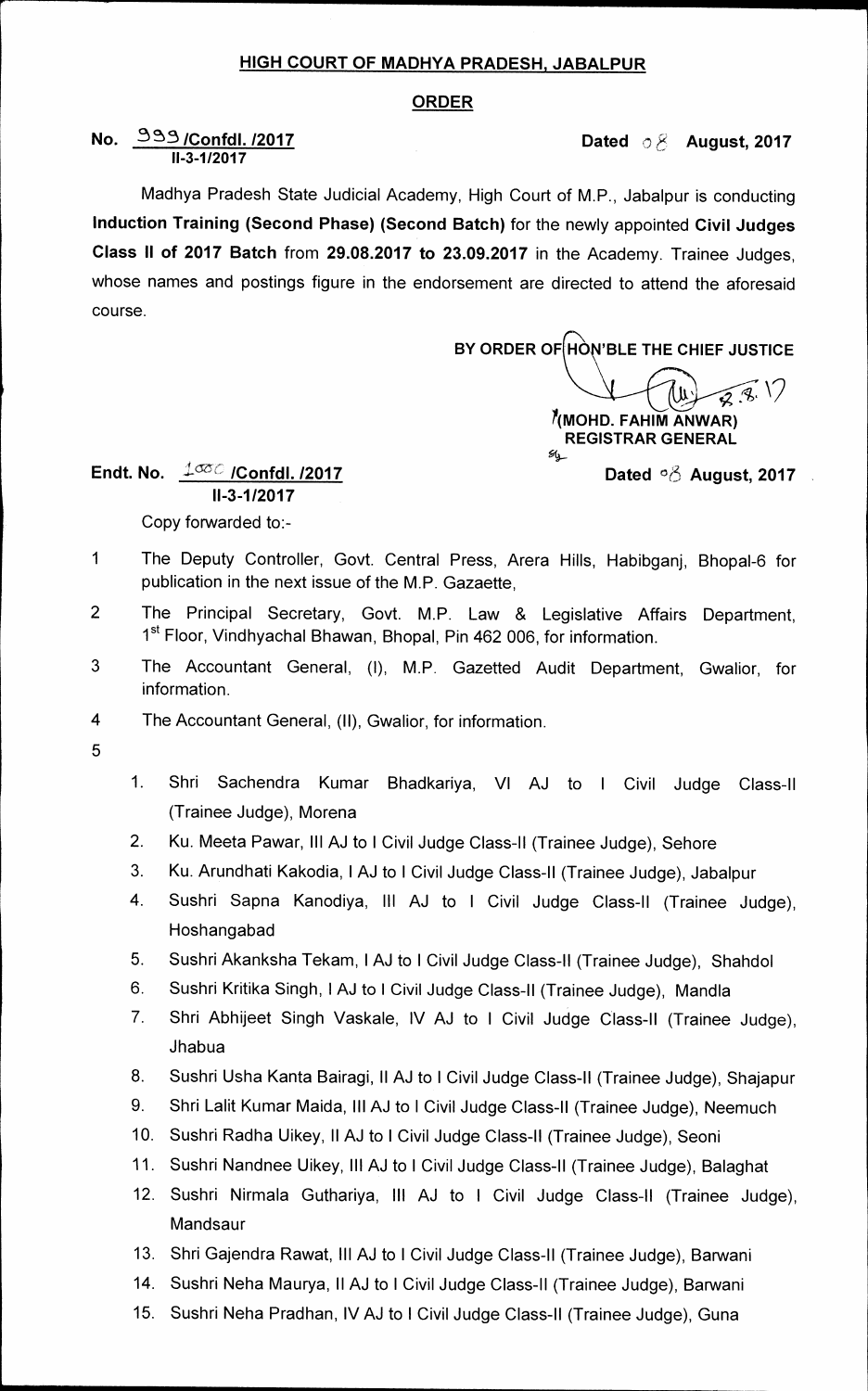- **16. Shri Rakesh Bhide, I AJ to I Civil Judge Class-II (Trainee Judge), Ratlam**
- **17. Sushri Priyanka Chouhan, IV AJ to I Civil Judge Class-II (Trainee Judge), Khandwa**
- **18. Sushri Kavita Kawade, II AJ to I Civil Judge Class-II (Trainee Judge), Chhindwara**
- **19. Shri Mehtab Singh Baghel, VI AJ to I Civil Judge Class-II (Trainee Judge),Ujjain**
- **20. Sushri Varsha Bhalavi, VII AJ to I Civil Judge Class-II (Trainee Judge),Indore**
- **21. Sushri Sangeeta Pandram, I AJ to I Civil Judge Class-II (Trainee Judge), Balaghat**
- **22. Shri Raju Singh Dawar, II AJ to I Civil Judge Class-II (Trainee Judge), Ashoknagar**
- **23. Sushri Rini Khan, I AJ to I Civil Judge Class-II (Trainee Judge), Hoshangabad**
- **24. Ku. Anupriya Parashar, VIII AJ to I Civil Judge Class-II (Trainee Judge),Indore**
- **25. Sushri Smita Swarnkar, Ill AJ to I Civil Judge Class-II (Trainee Judge),Gwalior**
- **26. Sushri Babita Prajapati, V AJ to I Civil Judge Class-II (Trainee Judge),Gwalior**
- **27. Sushri Sonam Sharma, II AJ to I Civil Judge Class-II (Trainee Judge), Narsinghpur**
- **28. Shri Ravendra Kumar Soni , II AJ to I Civil Judge Class-II (Trainee Judge), Katni**
- **29. Sushri Sunita Rawat, VIII AJ to I Civil Judge Class-II (Trainee Judge),Bhopal**
- **30. Shri Naresh Singh Gond, II AJ to I Civil Judge Class-II (Trainee Judge),Jabalpur**
- **31. Smt. Jyoti Singh Tekam, VI AJ to I Civil Judge Class-II (Trainee Judge), Dhar**
- **32. Sushri Bhanu Pandwar, IV AJ to I Civil Judge Class-II (Trainee Judge), Chhindwara**
- **33. Smt. Jyoti Rathore, I X AJ to I Civil Judge Class-II (Trainee Judge),Bhopal**
- **34. Shri Anurag Singh Suman, III AJ to I Civil Judge Class-II (Trainee Judge), Harda**
- **35. Sushri Nidhi Shakyawar, VII AJ to I Civil Judge Class-II (Trainee Judge),Ujjain**
- **36. Shri Sanjeev Pipladiya, Ill AJ to I Civil Judge Class-II (Trainee Judge), Narsinghpur**
- **37. Sushri Garima Singh, I AJ to I Civil Judge Class-II (Trainee Judge), Ashoknagar**
- **38. Shri Arun Singh Alawa , Ill AJ to I Civil Judge Class-II (Trainee Judge), Raisen**
- **39. Shri Sanjay Singh Dhakad, II AJ to I Civil Judge Class-II (Trainee Judge), Damoh**
- **40. Sushri Purnima Shaiyam, II AJ to I Civil Judge Class-II (Trainee Judge), Shahdol**
- **41. Shri Mohit Badke, II AJ to I Civil Judge Class-II (Trainee Judge), Panna**
- **42. Shri Lalta Singh, II AJ to I Civil Judge Class-II (Trainee Judge), Mandla**
- **43. Shri Arvind Gurjar, I AJ to I Civil Judge Class-II (Trainee Judge), Guna**
- **44. Shri Ajay Pratap Singh Yadav, I AJ to I Civil Judge Class-II (Trainee Judge), Sagar**
- **45. Sushri Pooja Gole, IV AJ to I Civil Judge Class-II (Trainee Judge), Harda**
- **46. Shri Rupesh Kumar Sahu, I AJ to I Civil Judge Class-II (Trainee Judge), Sheopur**
- **47. Shri Neeraj Kumar Thakur, I AJ to I Civil Judge Class-II (Trainee Judge), Betul**

**For information and compliance with a direction to participate in the aforesaid course as per above mentioned schedule.** 

**The nominated Judicial Officers are directed to observe the following instructions:** 

**• To bring with them the records prepared by them during the task entrusted to them during their Second Phase Field Training.**